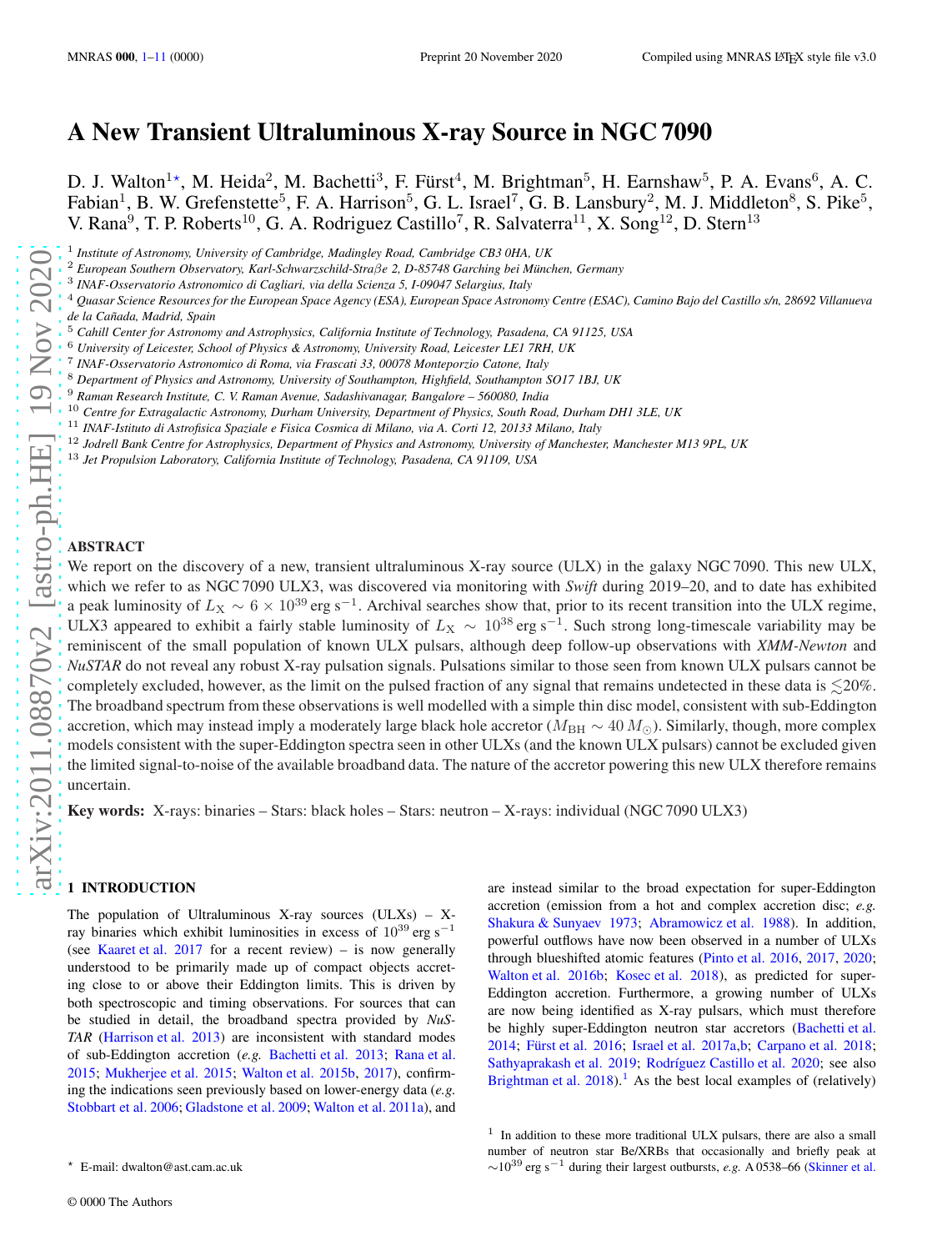# <span id="page-1-0"></span>2 *D. J. Walton, et al.*



Figure 1. *Swift* XRT images (0.3–10.0 keV) of NGC 7090, produced with the online XRT pipeline [\(Evans et al. 2009](#page-9-21)), taken over the lifetime of the mission prior to our monitoring campaign (*left*) and during our campaign (spread throughout 2019–2020; *right*). Both panels have been smoothed with a 4-pixel Gaussian for clarity and the colour bar across the bottom – common to both panels – is in units of  $\text{ct}\,\text{ks}^{-1}$ . The position of the newly discovered ULX3, which we report here, is shown with the cyan circle. The blue cross (further to the east) shows the position of ULX1 (*e.g.* [Song et al. 2020\)](#page-10-5), seen in *XMM-Newton* data but not obviously in either of the *Swift* images (note that this is distinct from the persistent emission seen by *Swift* even further to the east of ULX1), and the magenta cross (further to the west) shows the position of ULX2 (*e.g.* [Liu et al. 2019](#page-9-22)), seen in the earlier *Swift* data but not during our more recent campaign.

sustained super-Eddington accretion, these sources may have significant relevance for the growth of supermassive black holes in the early universe, given the constraints placed by observations of  $\sim$ 10<sup>9</sup> M<sub>☉</sub> black holes when the universe was less than a Gyr old (*e.g.* [Mortlock et al. 2011](#page-9-23); Bañados et al. 2018), so they are potentially a key population to understand.

ULXs are known to be associated with recent star formation (*e.g.* [Swartz et al. 2011](#page-10-6); [Mineo et al. 2012](#page-9-25); [Lehmer et al. 2019\)](#page-9-26), and are therefore generally thought of as high-mass X-ray binary (HMXB) analogues. Indeed, where it has been possible to place robust constraints, either via optical spectroscopy or X-ray timing, ULX stellar counterparts have generally been found to be massive (*e.g.* [Motch et al. 2014](#page-9-27); [Bachetti et al. 2014;](#page-9-12) [Heida et al. 2015](#page-9-28), [2016,](#page-9-29) [2019](#page-9-30)). HMXBs are generally persistent sources, as the black hole or neutron star feeds from the stellar wind of its massive companion (see Martínez-Núñez et al. 2017 for a recent review). However, it is challenging to produce the high accretion rates needed to explain the observed luminosities from ULXs purely via wind-fed accretion, and so accretion via Roche-lobe overflow – the primary mechanism by which low-mass X-ray binaries (LMXBs) accrete (*e.g.* [Verbunt 1993\)](#page-10-7) – may be required despite their apparent connection with the HMXB population (e.g. Fürst et al. 2018; [El Mellah et al.](#page-9-33) [2019](#page-9-33)). This may be related to specific periods in the evolution of the binary system, during which mass can be transferred from the stellar companion on its thermal timescale (*e.g.* [King et al. 2001](#page-9-34); [Misra et al. 2020\)](#page-9-35). Furthermore, as the archive of X-ray data continues to grow, and along with it the number of nearby galaxies with multiple observing epochs, an increasing number of new/transient ULXs are being reported (*e.g.* [Soria et al. 2012](#page-10-8); [Middleton et al.](#page-9-36) [2012](#page-9-36), [2013](#page-9-37); [Pintore et al. 2018](#page-9-38), [2020](#page-9-39); [Earnshaw et al. 2019a](#page-9-40), [2020](#page-9-41);

[1982](#page-9-20)), Swift J0243.6+6124 [\(Wilson-Hodge et al. 2018;](#page-10-9) [Tao et al. 2019](#page-10-10)) and RX J0209.6–7427 [\(Vasilopoulos et al. 2020b;](#page-10-11) [Chandra et al. 2020](#page-9-42)). Although this is distinct behaviour from the known ULX pulsars, which spend extended periods at highly super-Eddington luminosities, these may be interesting objects in terms of connecting ULX pulsars to the sub-Eddington X-ray pulsar population.

[van Haaften et al. 2019;](#page-10-12) [Brightman et al. 2020](#page-9-43)). The high-amplitude long-term variability seen from these systems is also generally difficult to explain in the context of persistent wind-fed accretion, and is also more typically seen in LMXBs. However, even if the mass transfer rate is relatively stable, such behaviour may still be possible for the magnetic neutron stars in ULX pulsars if the propeller effect is invoked (*e.g.* [Tsygankov et al. 2016](#page-10-13)). Indeed, searching for sources that could be consistent with propeller transitions is a promising means to identify ULX pulsar candidates among the broader ULX population (*e.g.* [Earnshaw et al. 2018](#page-9-44); [Song et al. 2020](#page-10-5)), so these highly variable ULXs are potentially of particular interest.

Here we report on the discovery and characterisation of a new, transient ULX in NGC 7090 ( $z = 0.00282$ ), utilizing observations with the *Neil Gehrels Swift Observatory* (hereafter *Swift*; [Gehrels et al. 2004](#page-9-45)), *XMM-Newton* [\(Jansen et al. 2001\)](#page-9-46), *NuS-TAR* [\(Harrison et al. 2013\)](#page-9-1) and *Chandra* [\(Weisskopf et al. 2002](#page-10-14)). Throughout this work, we assume a distance to NGC 7090 of  $D = 9.5$  Mpc (based on the tip of the red-giant branch method; [Karachentsev et al. 2018](#page-9-47)).

# 2 NGC 7090 ULX3

NGC 7090 was previously known to host two highly variable/transient ULXs [\(Walton et al. 2011b](#page-10-15); [Earnshaw et al. 2019b;](#page-9-48) [Liu et al. 2019;](#page-9-22) [Song et al. 2020](#page-10-5)). During a brief monitoring programme targeting this galaxy with *Swift* throughout 2019–2020, primarily intended to track the activity of the brighter of these two sources, we serendipitously discovered that a third, previously unknown ULX had appeared in the XRT data at  $RA =$  $21^{h}36^{m}22.74^{s}$ , DEC =  $-54^{\circ}32'33.8''$  (see Section [4\)](#page-5-0), which we refer to as NGC 7090 ULX3 (hereafter simply ULX3; see Figure [1\)](#page-1-0). We therefore triggered a deep *XMM-Newton*+*NuSTAR* targetof-opportunity observation (epoch XN1) in order to investigate the spectral and temporal properties of this new source. This observation was performed on 2020-04-28; further details are given in Table [1.](#page-2-0) Both the *XMM-Newton* and *NuSTAR* data were reduced following standard procedures, as outlined below.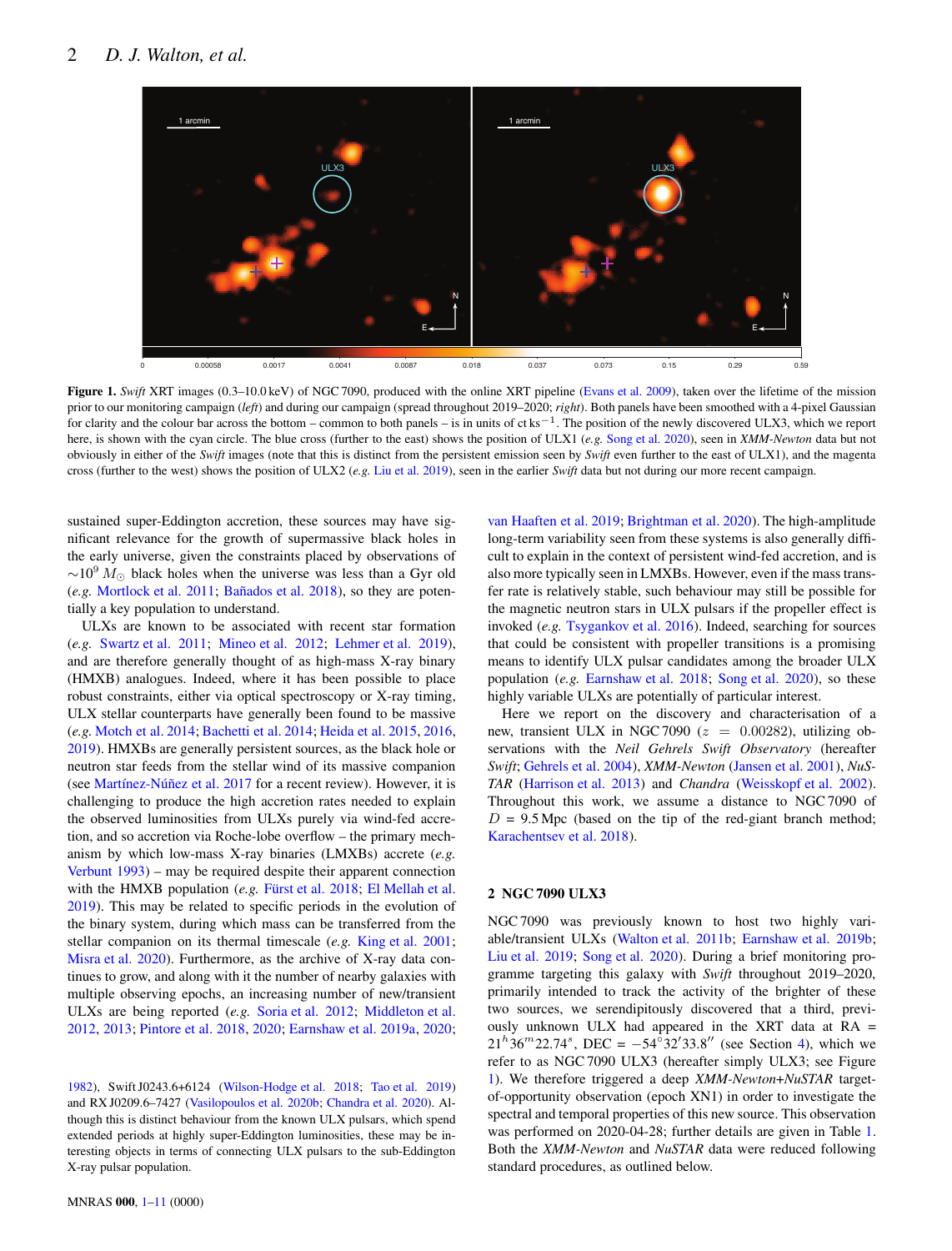<span id="page-2-0"></span>Table 1. Details of the *XMM-Newton*, *NuSTAR* and *Chandra* X-ray observathe NGC 7090 considered in this work.

| Epoch             | Mission       | OBSID         | <b>Start</b><br>Date | Good<br>Exposure <sup>a</sup> |  |  |  |
|-------------------|---------------|---------------|----------------------|-------------------------------|--|--|--|
| 2020 Observations |               |               |                      |                               |  |  |  |
| XN1               | <b>NuSTAR</b> | 80501321002   | 2020-04-28           | 122                           |  |  |  |
|                   | XMM-Newton    | 0852050201    | 2020-04-29           | 82/100                        |  |  |  |
|                   |               | Archival Data |                      |                               |  |  |  |
| X1                | XMM-Newton    | 0200230101    | 2004-04-08           |                               |  |  |  |
| X <sub>2</sub>    | XMM-Newton    | 0200230201    | 2004-05-13           | 6/11                          |  |  |  |
| C <sub>1</sub>    | Chandra       | 7060          | 2005-12-18           | 26                            |  |  |  |
| C <sub>2</sub>    | Chandra       | 7252          | 2006-04-10           | 31                            |  |  |  |
| X3                | XMM-Newton    | 0503460101    | 2007-10-05           | 6/8                           |  |  |  |

<sup>a</sup> Exposures are given in ks, and for *XMM-Newton* are listed for the EPICpn/MOS detectors after background flaring has been excised.

# 2.1 Observations and Data Reduction

The *NuSTAR* data were reduced with the *NuSTAR* Data Analysis Software (NUSTARDAS) v1.9.2, and *NuSTAR* calibration database v20190627. First the unfiltered event files for both focal plane modules (FPMA and FPMB) were cleaned with NUPIPELINE, using the standard depth correction to reduce the internal high-energy background and excluding passages through the South Atlantic Anomaly. The data for both modules were corrected to the solar barycentre using the DE200 solar ephemeris. Source products and their associated instrumental response files were then extracted for each module using circular regions of radius 30′′ with NUPRODUCTS. For all the datasets considered here, their associated backgrounds were estimated from larger regions of blank sky on the same chip as ULX3. In order to maximise the signal-to-noise (S/N), we use both the standard 'science' data (mode 1) and the 'spacecraft science' data (mode 6; see [Walton et al. 2016c](#page-10-16)); the mode 6 data provide ∼14% of the total *NuSTAR* exposure quoted in Table [1.](#page-2-0) Finally, given the moderate signal-to-noise of the data for the individual focal plane modules, we combined their spectra using ADDASCASPEC; we also note that this observation was not affected by the recently identified tear in the thermal blanket [\(Madsen et al. 2020](#page-9-49)). The *NuSTAR* data provide constraints up to ∼20–25 keV in this case; above these energies there is no significant detection of ULX3 above the background level.

The *XMM-Newton* data were reduced using the *XMM-Newton* Science Analysis System (SAS v18.0.0). Raw observation files were cleaned using EPCHAIN and EMCHAIN for the EPIC-pn and EPIC-MOS detectors, respectively (Strüder et al. 2001; [Turner et al.](#page-10-18) [2001](#page-10-18)). The cleaned event files for EPIC-pn, which has the best time resolution of the EPIC detectors (73.4 ms in the full frame mode used here), were corrected to the solar barycentre using the DE200 solar ephemeris, similar to the *NuSTAR* data. Source products were extracted from the cleaned event files with XMMSELECT from a circular region of radius 30′′; periods of high background were removed as standard, but only occur at the very end of the observation. As recommended, we only considered single and double patterned events for EPIC-pn (PATTERN  $\leq 4$ ) and single to quadruple patterned events for EPIC-MOS (PATTERN  $\leq$  12). The instrumental response files were generated using ARFGEN and RMFGEN for each of the EPIC detectors. After performing the reduction separately for the two EPIC-MOS units, we also combined these data using AD-DASCASPEC.

<span id="page-2-1"></span>

Figure 2. The broadband *XMM-Newton*+*NuSTAR* X-ray spectrum of NGC 7090 ULX3 taken in 2020 (epoch XN1). The data have been unfolded through a model that is constant with energy, and rebinned for visual clarity. For epoch XN1, the *XMM-Newton* EPIC-pn and EPIC-MOS data are shown in black and green, respectively, and the *NuSTAR* FPM data are shown in red. We also show a comparison with one of the low-flux archival observations, epoch C1, with the ACIS-S data in blue.

#### <span id="page-2-2"></span>2.2 Spectroscopy

The broadband X-ray spectrum extracted from the 2020 *XMM-Newton*+*NuSTAR* dataset is shown in Figure [2.](#page-2-1) The data have a distinctly thermal appearance, peaking at ∼5 keV before falling away with a steep spectrum at higher energies, qualitatively similar to the other ULXs observed by *NuSTAR* to date (*e.g.* [Walton et al.](#page-10-19) [2018b](#page-10-19)[,c\)](#page-10-20). The flux from ULX3 is stable throughout the observation (see Section [2.3\)](#page-3-0), so we apply some simple continuum models to the time-averaged broadband data using XSPEC (v12.10.1s; [Arnaud 1996\)](#page-9-50). All the individual datasets from epoch XN1 are rebinned to a minimum S/N of 5 per energy bin, and the data are fit by reducing the  $\chi^2$  statistic. As is standard, we allow for normalisation constants to vary between the datasets to account for residual cross-calibration issues, fixing EPIC-pn to unity; for the models that successfully fit the data, these are all within normal ranges [\(Madsen et al. 2015](#page-9-51)). Neutral absorption is modeled with TBABS, combining the cross-sections of [Verner et al.](#page-10-21) [\(1996\)](#page-10-21) and the solar abundance set of [Wilms et al.](#page-10-22) [\(2000](#page-10-22)). In all of the models considered here, we include absorption component that corresponds to the Galactic column ( $2 \times 10^{20}$  cm<sup>-2</sup>; [HI4PI Collaboration et al. 2016](#page-9-52)), and also separately allow for absorption local to the source that is free to vary.

We first apply an absorbed powerlaw continuum. However, this provides a very poor fit to the data, with  $\chi^2 = 635$  for 326 degrees of freedom (DoF). Given the thermal appearance of the data, we therefore also try a simple accretion disc model, using DISKBB [\(Mitsuda et al. 1984](#page-9-53)). This assumes a standard thin accretion disc, based on the model of [Shakura & Sunyaev](#page-9-6) [\(1973](#page-9-6)). In contrast to the powerlaw continuum, this simple model actually provides a very good fit to the data, with  $\chi^2/\text{DoF} = 341/326$ . Given the evidence that most ULXs are likely super-Eddington accretors, we also fit the DISKPBB accretion disc model [\(Mineshige et al. 1994\)](#page-9-54). This allows the radial temperature index,  $p$ , to vary as an additional free parameter (defined such that  $T(r) \propto r^{-p}$ ), and is often used to approximate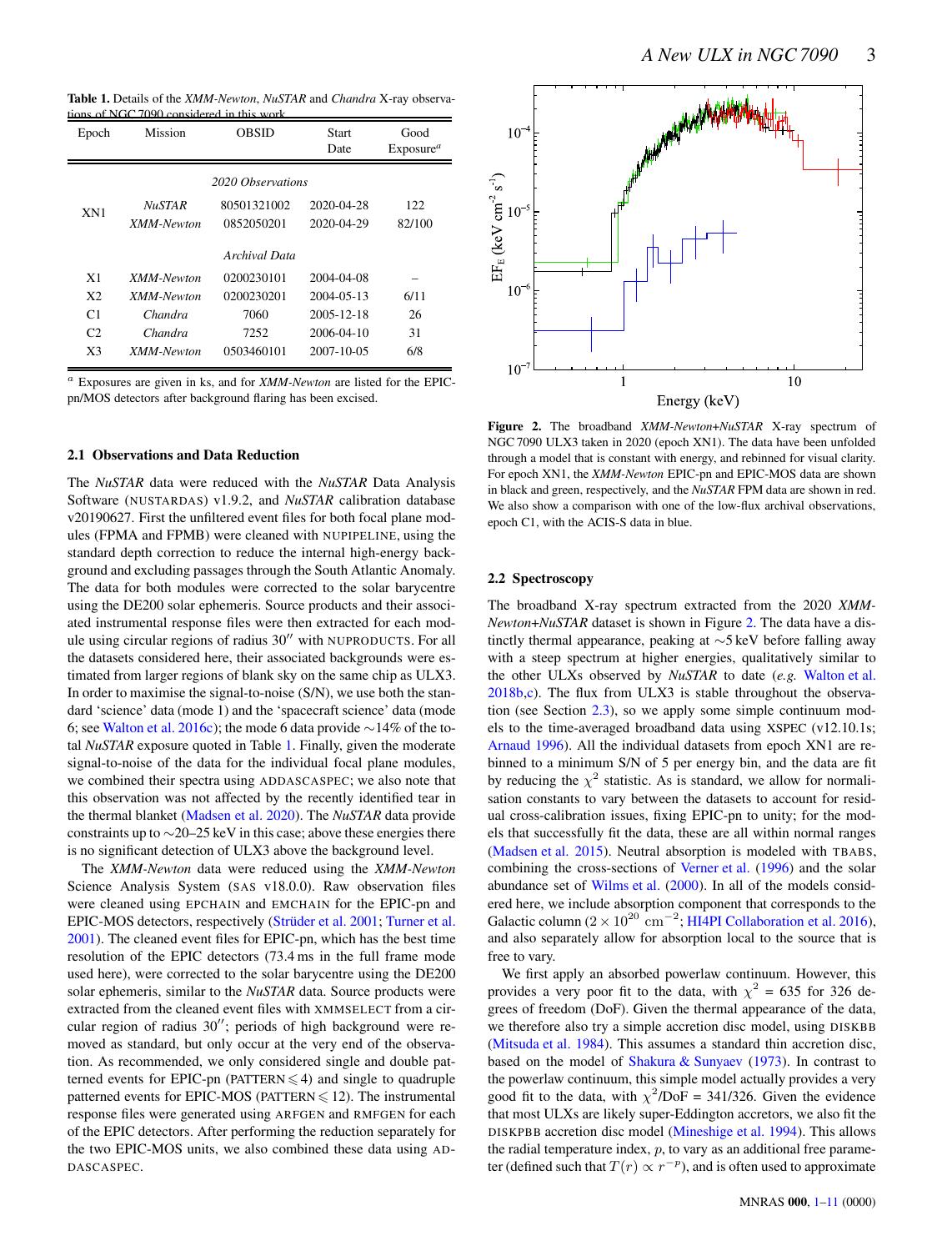<span id="page-3-1"></span>Table 2. Best fit parameters obtained for the simple continuum models applied to the broadband spectrum observed from ULX3 (epoch XN1)

| Model:                                           | Powerlaw            | <b>DISKBB</b>   | <b>DISKPBB</b>      |
|--------------------------------------------------|---------------------|-----------------|---------------------|
| $N_{\rm H}$ (10 <sup>21</sup> cm <sup>-2</sup> ) | $16.5 \pm 0.1$      | $7.9 + 0.5$     | $7.4 + 1.2$         |
| г                                                | $2.05 \pm 0.06$     |                 |                     |
| $T_{\rm in}$ (keV)                               |                     | $1.87 \pm 0.07$ | $1.8^{+0.2}_{-0.1}$ |
| р                                                |                     |                 | $0.8 \pm 0.1$       |
| Norm $(10^{-4})$                                 | $1.8^{+0.1}_{-0.2}$ | $23 \pm 3$      | $28^{+21}_{-11}$    |
| $\chi^2$ /DoF                                    | 635/326             | 341/326         | 341/325             |

super-Eddington accretion discs. These are expected to have a significant scale height and, as discussed by [Abramowicz et al.](#page-9-7) [\(1988\)](#page-9-7), should be characterised by  $p \sim 0.5$  (as opposed to the thin disc solution, for which  $p = 0.75$ ). Although the DISKPBB model also fits the data very well, with  $\chi^2$ /DoF = 341/325, this offers a negligible improvement over the simpler DISKBB model despite the extra free parameter ( $\Delta \chi^2 \sim 0.5$ ). Indeed, when allowed to vary, we find that  $p$  is consistent with the standard thin disc solution in this case. The results obtained with these models are given in Table [2,](#page-3-1) and the data/model ratios for each of these fits are shown in Figure [3.](#page-3-2)

Following previous work on ULX spectroscopy, we try a variety of more complex models, but find that these are not required by the data from epoch XN1. Below 10 keV, high S/N ULX spectra typically require the presence of two thermal disc-like components, typically with temperatures ∼0.3 and ∼3 keV (*e.g.* [Stobbart et al.](#page-10-2) [2006](#page-10-2); [Gladstone et al. 2009\)](#page-9-5). The hotter component (also seen here) is likely associated with the innermost accretion flow, while the lower temperature component is potentially associated with either the outer accretion flow or the photosphere of a strong, super-Eddington wind (*e.g.* [King & Pounds 2003\)](#page-9-55). However, adding a second, low-temperature thermal component to the baseline DISKBB model only improves the fit by  $\Delta\chi^2 = 3$  for two more free parameters. It is worth noting, though, that the line-of-sight absorption column towards ULX3 is quite high in this case, and so the presence of an additional low-temperature emission component could easily be masked by absorption.

At higher energies, all of the ULXs observed by *NuSTAR* with good S/N to date show evidence for additional continuum emission above ∼10 keV when the lower-energy data are fit with accretion disc models (*e.g.* [Walton et al. 2014](#page-10-23), [2015b](#page-10-0), [2018c](#page-10-20); [Mukherjee et al.](#page-9-4)  $2015$ ; Fürst et al.  $2017$ ). In the case of the ULX pulsars, this emission is known to be associated with the central, magneticallychannelled accretion columns [\(Brightman et al. 2016](#page-9-57); [Walton et al.](#page-10-24) [2018a](#page-10-24)[,b\)](#page-10-19), while for non-magnetic neutron star/black hole ULXs this emission would presumably arise from a Compton-scattering corona. Adding an additional high-energy component to represent either of these possibilities – using the SIMPL convolution model [\(Steiner et al. 2009](#page-10-25)) for the powerlaw emission from a corona and the template for ULX pulsar accretion columns adopted in [Walton et al.](#page-10-26) [\(2020,](#page-10-26) a CUTOFFPL component with  $\Gamma = 0.59$  and  $E_{\text{cut}} = 7.9 \text{ keV}$  – also results in a negligible improvement in the fit, with  $\Delta \chi^2 = 1$  in both cases. However, the high-energy  $(E > 10 \,\text{keV})$  S/N is significantly lower in this case than for any of the sources in the *NuSTAR* sample discussed in [Walton et al.](#page-10-20) [\(2018c\)](#page-10-20), where evidence for the extra high-energy component was ubiquitously seen. In the case of the SIMPL model, we find an upper limit on the scattered fraction (which acts as an effective normalisa-

<span id="page-3-2"></span>

Figure 3. Data/model ratios for the simple continuum models applied to the broadband dataset (epoch XN1) for ULX3 (Section [2.2\)](#page-2-2). The colours have the same meanings as in Figure [2.](#page-2-1)

tion for the powerlaw flux) of  $f_{\rm sc}$  < 32%, which is not dissimilar to the values seen in other ULXs when fit with a similar model (typical values are a few 10s of %, *e.g.* [Walton et al. 2015b](#page-10-0)).

For the DISKBB model, which provides the simplest explanation of the broadband data, we compute the observed flux in the 0.3–10 keV band, for comparison with archival datasets (Section [3\)](#page-4-0), and absorption corrected luminosities in the 0.3–10.0 keV and 0.3–30.0 keV bands. We find  $F_{\text{obs.0.3-10}} = (4.4 \pm 0.1) \times$  $10^{-13}$  erg cm<sup>-2</sup> s<sup>-1</sup>,  $L_{\text{int},0.3-10}$  =  $(6.0 \pm 0.2) \times 10^{39}$  erg s<sup>-1</sup> and  $L_{\text{int},0.3-30} = (6.4 \pm 0.2) \times 10^{39} \text{ erg s}^{-1}$  (assuming isotropic emission). Similar to other ULXs, the vast majority of the broadband flux is emitted below 10 keV.

#### <span id="page-3-0"></span>2.3 Timing Analysis

The X-ray lightcurve from the EPIC-pn detector for epoch XN1 is shown in Figure [4;](#page-4-1) overall, the source flux appears to be relatively stable during these observations. We therefore limit our variability analysis to a search for pulsations in order to explore the possibility that ULX3 is a new member of the ULX pulsar population.

We use several strategies to look for pulsations – ranging from general pulsation searches to deeper searches based on the properties of known ULX pulsars – utilizing the pulsar timing tools included in HENDRICS [\(Bachetti 2018](#page-9-58)). We focus primarily on the data from the EPIC-pn camera, as this has both the highest count rates and the best temporal resolution of the EPIC detectors, and investigate candidate pulsations below a Nyquist frequency corresponding to the 73-ms frame time of EPIC-pn. Our goal is to find pulsations whose frequency might be changing quickly during our observation due to the intrinsic spin up/down [\(Israel et al. 2017a](#page-9-14)) or to orbital motion (*e.g.* [Bachetti et al. 2014](#page-9-12); Rodríguez Castillo et al. 2020). The first effect should give rise to an approximately constant acceleration (*i.e.* a linear change) of the pulse frequency during the observation.

For this analysis, we maximise the S/N by running a Fourier-space accelerated search [\(Ransom et al. 2002](#page-9-59)) on the whole lightcurve us-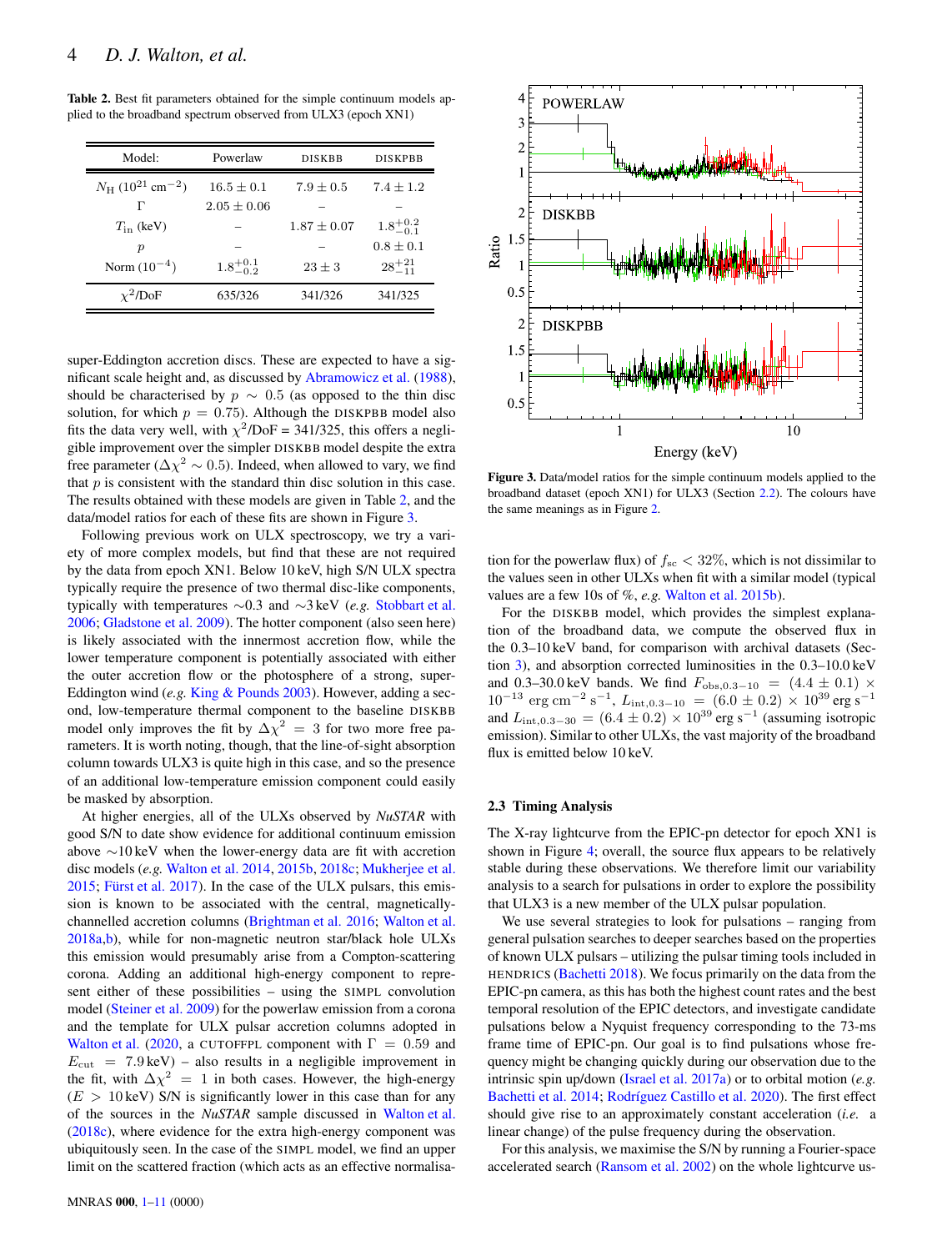<span id="page-4-1"></span>

Figure 4. The 0.3–10.0 keV EPIC-pn lightcurve of NGC 7090 ULX3 during epoch XN1, shown with 1 ks time bins.

ing the HENACCELSEARCH tool. The range in frequency derivatives we search formally depends on the frequency being searched, but at a central frequency of 1 Hz we search a range of  $\pm$  5  $\times10^{-8}$  Hz/s with a resolution of 2.5  $\times$  10<sup>-10</sup> Hz/s. This task uses standard "detection levels" based on the  $\chi^2$  distribution [\(Leahy et al.](#page-9-60) [1983](#page-9-60)). To account for the different sensitivity response across a given frequency bin (which leads to a drop of sensitivity as the pulsation frequency departs from the central frequency and approaches the edge of the bin), the tool initially considers all frequencies with variability powers in excess of 36% of the power level corresponding to a 1% false-alarm probability as "candidate" pulsations. These candidates are then investigated with more sensitive  $Z_n^2$  search [\(Buccheri et al. 1983](#page-9-61)). Additionally, we also run the accelerated search on shorter, overlapping intervals of the light curve (down to 50 ks) to look for non-linear frequency changes (from orbital motion) and transient pulsations. Motivated by the generally hard pulsed spectra in ULX pulsars (*e.g.* [Brightman et al.](#page-9-57) [2016](#page-9-57); [Walton et al. 2018b](#page-10-19)), we repeat these searches both on the full event lists and in the 2.5–12 keV energy range. Since most ULX pulsars have quasi-sinusoidal profiles, we do not perform any harmonic summing in the power density spectra calculated by HENAC-CELSEARCH and we limit the number *n* of harmonics in the  $Z_n^2$ searches to 2.

There are a few candidate frequencies (at 0.88 and 4.36 Hz for the 2.5–12 keV bandpass and 6.4 Hz for the full dataset) that slightly exceeded the nominal detection level. Unfortunately, these timescales are all too fast for independent verification with the EPIC-MOS detectors, and the *NuSTAR* data are also unable to independently confirm whether any of them represent a real signal (although the *NuS-TAR* limits are less stringent owing to its lower count rates). Therefore, given the lack of consistency between the full band and the harder band, and the lack of independent verification with any other available detector, we do not consider any of these potential signals to be robust, *bona-fide* detections. Nevertheless, we report them in case one of these frequencies is seen again in future observations with similar significance (with a blind search), as this would potentially transform one of these marginal cases into a more believable pulsation signal.

Given the lack of a robust pulsation detection, we calculate the upper limit on the pulsed fraction any pulsed signal could have using HENZN2VSPF, focusing on the 0.01–7 Hz frequency range. HENZN2VSPF simulates datasets using the same GTIs and total number of events in each GTI as seen in the real data, and uses rejection sampling to modulate the events with stronger and stronger pulsations. For each simulated dataset, the tool calculates the  $Z_2^2$ statistics and produces a  $Z_2^2$  versus pulsed fraction plot. We simulate 100 datasets with increasing pulsed fraction, and determine the point where the  $Z_2^2$  reaches  $\sim$ 40. This roughly corresponds to a  $3\sigma$  statistical detection, and thus gives the equivalent upper limit on the pulsed fraction permitted by the real data. We find limits on the pulsed fraction of ∼ 20% for the full dataset and ∼ 40% for the energy-selected or time-selected intervals. We note that these values are similar to the pulsed fractions inferred for the marginal pulsation candidates listed above, confirming again that they should be treated with caution.

#### <span id="page-4-0"></span>3 ARCHIVAL DATA & LONG-TERM VARIABILITY

In addition to the new *XMM-Newton*+*NuSTAR* observation presented here, there are also three archival observations of NGC 7090 with *XMM-Newton*, and two with *Chandra*, which we also consider to provide contextual information over a longer timescale; these are spread over the period 2004–2007 (see Table [1\)](#page-2-0). The two *Chandra* observations, both taken with the ACIS-S detector [\(Garmire et al.](#page-9-62) [2003](#page-9-62)), were reduced with CIAO v4.11 and its associated calibration files. Cleaned event files were generated with the CHANDRA REPRO script. ULX3 is clearly detected in both *Chandra* observations,<sup>[2](#page-4-2)</sup> albeit at much lower fluxes, and so source spectra and instrumental response files were extracted with the SPECEXTRACT script from circular regions of radius 2 ′′. For the first *XMM-Newton* observation (epoch X1), the entire exposure suffered from severe background flaring, so we do not make any use of these data. ULX3 is clearly detected in the second observation (epoch  $X2$  $X2$ ),  $\frac{2}{3}$  and appears to be marginally detected in the third (epoch X3). As with the *Chandra* data, the source fluxes are significantly lower than epoch XN1, so we extract source spectra largely as outlined above, but using a smaller source region (radius 15"). The only difference is that for epoch X3, the position of ULX3 fell on a bad row for the EPIC-MOS1 detector, so in this case we only utilize the data from the EPIC-pn and EPIC-MOS2 detectors.

Of these archival datasets, epoch C1 has the highest S/N, and so we show this in comparison to the high-flux data in Figure [2.](#page-2-1) Over the more limited bandpass covered, the observed spectrum is still quite hard, although this is not surprising given the reasonably substantial absorption column inferred from the epoch XN1 data. To model these low-flux data, given the low S/N, we group them to 1 count per bin and fit them by reducing the Cash statistic [\(Cash](#page-9-63) [1979](#page-9-63)). We also fix the level of absorption to that found previously  $(i.e. N<sub>H</sub> = 7.9 \times 10<sup>21</sup>$  cm<sup>-2</sup>). For both powerlaw and accretion disc continuum models (assuming a thin disc for simplicity), we find that the data from epochs C1, C2, X2 and X3 can all be fit with a common spectral shape; with the former we find  $\Gamma = 2.2 \pm 0.4$ and with the latter we find  $T_{\text{in}} = 0.9 \pm 0.2 \text{ keV}$ . We use the latter to compute observed fluxes in the 0.3–10 keV band for each of these epochs (the fluxes computed with the powerlaw continuum are systematically ∼20% higher, but are ultimately in good statistical agreement with the DISKBB fluxes). These are typically  $\sim$ 10<sup>-14</sup> erg cm<sup>-2</sup> s<sup>-1</sup> for each of these epochs, corresponding to luminosities of  $\sim$ 10<sup>38</sup> erg s<sup>-1</sup> (again, assuming isotropic emission). Interestingly, with the DISKBB model, we find the normalisations are all consistent at the 90% level, and the best-fit values are all in the range  $1-2 \times 10^{-3}$ , broadly similar to the value seen from epoch

<span id="page-4-2"></span><sup>2</sup> The low-flux detections of ULX3 are included in the CSC2 and 4XMM catalogues [\(Evans et al. 2020](#page-9-64); [Webb et al. 2020\)](#page-10-27) under the identifiers 2CXO J213622.6−543234 and 4XMM J213622.4−543233.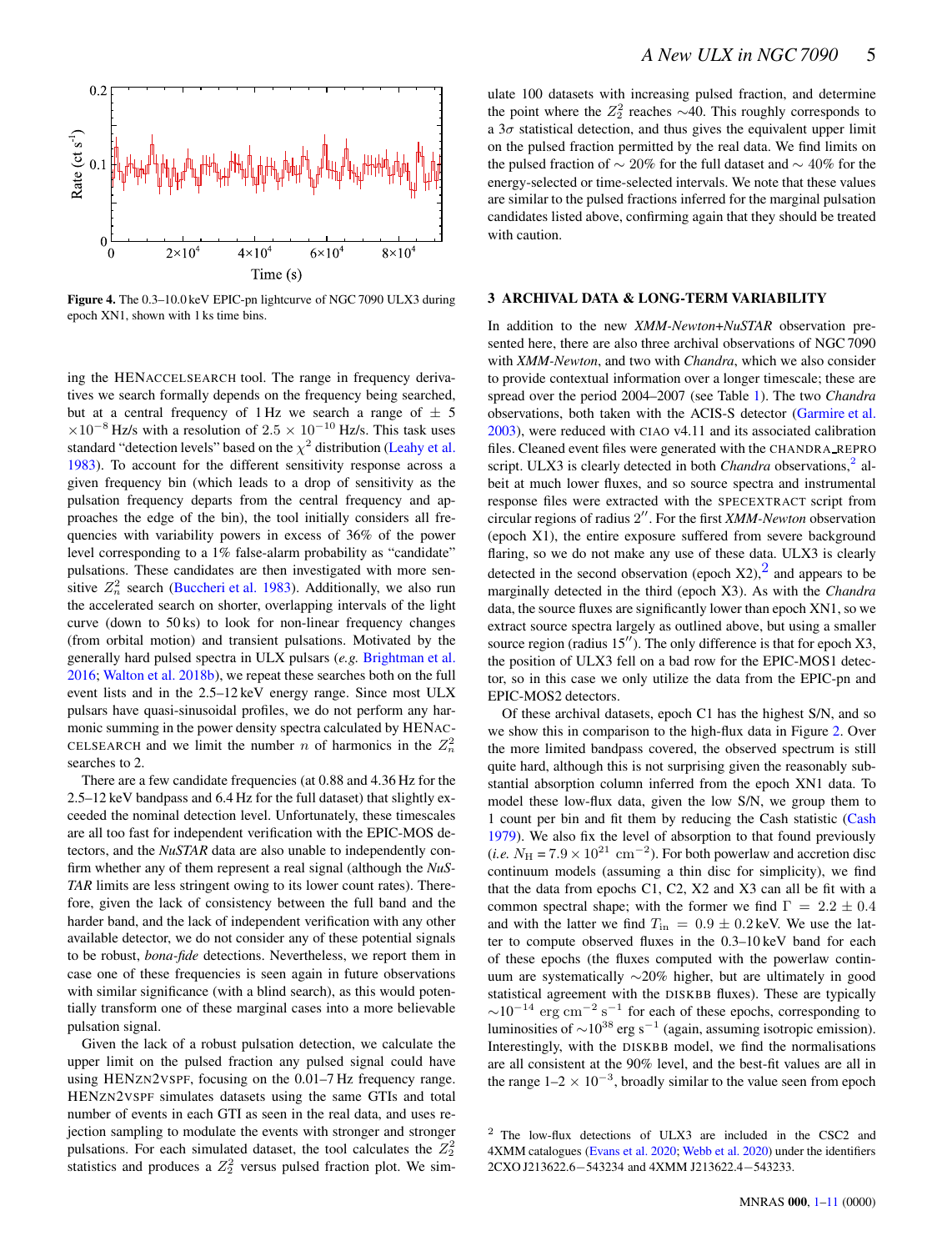<span id="page-5-1"></span>

Figure 5. The long-term 0.3–10 keV X-ray lightcurve of ULX3 (*left panel*), and the corresponding flux distribution (*right panel*). Data from *XMM-Newton*, *Chandra* and *Swift* are shown in black, blue and red, respectively. The pink shaded region corresponds to the average flux seen stacking all of the archival *Swift* observations. ULX3 shows both high- and low-flux states, separated by more than an order of magnitude, similar to known ULX pulsars. The timing of the *HST* observations considered in Section [4](#page-5-0) are indicated with vertical dotted lines.

XN1. Indeed, if we fit the low-flux data with a common normalisation, instead of a common disc temperature, we find that the normalisation is  $1.4^{+2.1}_{-0.9} \times 10^{-3}$ , while the best-fit disc temperatures vary between  $T_{\text{in}} \sim 0.7 - 0.9 \text{ keV}$ . The DISKBB normalisation is proportional to  $(R_{\text{in}}/D)^2 \cos(i)$ , where  $R_{\text{in}}$  is the inner radius of the disc,  $D$  is the distance to the source and i is the disc inclination (see below), and so the data are formally consistent with being dominated by a standard thin disc which has a constant inner radius across all of the observing epochs to date (although we stress that the uncertainties are large for the low-flux data).

We also extract the *Swift* 0.3–10.0 keV lightcurve from the online XRT pipeline [\(Evans et al. 2009](#page-9-21)) in order to build a more complete picture of the flux history of ULX3. In addition to the 12 observations taken in 2019/20 as part of our recent program (typically ∼3– 4 ks exposures), *Swift* has also observed NGC 7090 on a further 21 occasions (typically ∼2–4 ks exposures) between 2006–2014 (spanning MJD  $\sim$  54000–57000). Although there appears to be a weak detection in the integrated XRT image from all of the observations that were taken prior to our more recent campaign (see Figure [1\)](#page-1-0), ULX3 is not significantly detected in any of these individual *Swift* observations. The XRT count rates (and their limits) are converted to fluxes for comparison with the other datasets assuming the spectral forms discussed above; for our recent monitoring campaign we use the spectral form found for epoch XN1, while for the archival data we use the spectral form found for epochs C1, C2, X2 and X3. Then, combining the 0.3–10.0 keV flux from epoch XN1 with all of these fluxes, we construct the long-term lightcurve of ULX3 shown in Figure [5.](#page-5-1)

Although the coverage is quite sparse, the detections provided by *XMM-Newton*, *Chandra* and *Swift*show evidence for high-amplitude (more than an order of magnitude) long-term variability that is consistent with a bi-modal flux distribution. To further test this potential bi-modality, we also extract the spectrum for the weak detection seen in the integrated archival *Swift* data in Figure [1](#page-1-0) (*i.e.* prior to MJD 58000). Modelling this with the same spectral form as seen in the rest of the low-flux archival datasets (a thin disc with  $T_{\text{in}} =$ 0.9 keV), again binning the data to 1 count per bin and reducing the Cash statistic, we find an average flux of  $\sim 10^{-14}$  erg cm<sup>-2</sup> s<sup>-1</sup> for these data, consistent with the rest of the low-flux epochs. Although we use all of the *Swift* data taken prior to 2020, this is dominated by a dense period of monitoring of NGC 7090 around MJD  $\sim$  56000, ∼4-5 years after the last archival *XMM-Newton* observation. This flux level does therefore appear to represent a fairly stable baseline for ULX3 prior to the observations obtained in 2020.

# <span id="page-5-0"></span>4 OPTICAL COUNTERPARTS

As NGC 7090 has been observed on several occasions by the *Hubble Space Telescope* (*HST*), we also perform a search for any optical counterparts to ULX3 (see Table [3](#page-6-0) for a list of the observations used here). For this analysis, we focus on the imaging data from *Chandra*, and extract a combined image from the two *Chandra* observations using the CIAO task REPROJECT OBS.

In order to register the various images to a common coordinate system, we produce source lists for both *Chandra* and *HST* using WAVDETECT and SEXTRACTOR for *Chandra* and *HST*, respectively (adopting fairly standard source detection thresholds in each case), each of which are matched against the *Gaia* DR2 source catalogue<sup>[3](#page-5-2)</sup> [\(Gaia Collaboration et al. 2018](#page-9-65)). For *Chandra*, the image transformation is determined using WCSMATCH and then applied to the combined image using WCSUPDATE, both part of CIAO. The transformation is determined by initially matching sources within a 2′′ radius, and then iteratively updating the astrometric solution to keep only those that match within a radius of 0.5′′ once the transformation is applied; this results in 5 matches with the *Gaia* catalogue (note that none of these are the ULX in question), and leaves a residual uncertainty on the astrometric solution of 0.26 $^{\prime\prime}$  (1 $\sigma$  confidence). The position of ULX3 in the updated *Chandra* image is  $RA = 21<sup>h</sup>36<sup>m</sup>22.74<sup>s</sup>$ ,  $DEC = -54°32'33.8''$ . This has a statistical precision of 0.09'', giving a total  $3\sigma$  uncertainty on the position of ULX3 of  $0.83''$  (combining the statistical and astrometric uncertainties in quadrature). Although we do not repeat this analysis for the *XMM-Newton* data, we note that there are no other X-ray sources detected by *Chandra* within 50′′, and that the raw *XMM-Newton* centroid position from epoch XN1 is in excellent agreement with

<span id="page-5-2"></span><sup>3</sup> Unfortunately there are not enough *Chandra* sources in the relatively small field of view of the *HST* observations to directly register the images, hence our use of *Gaia* DR2 as an intermediary.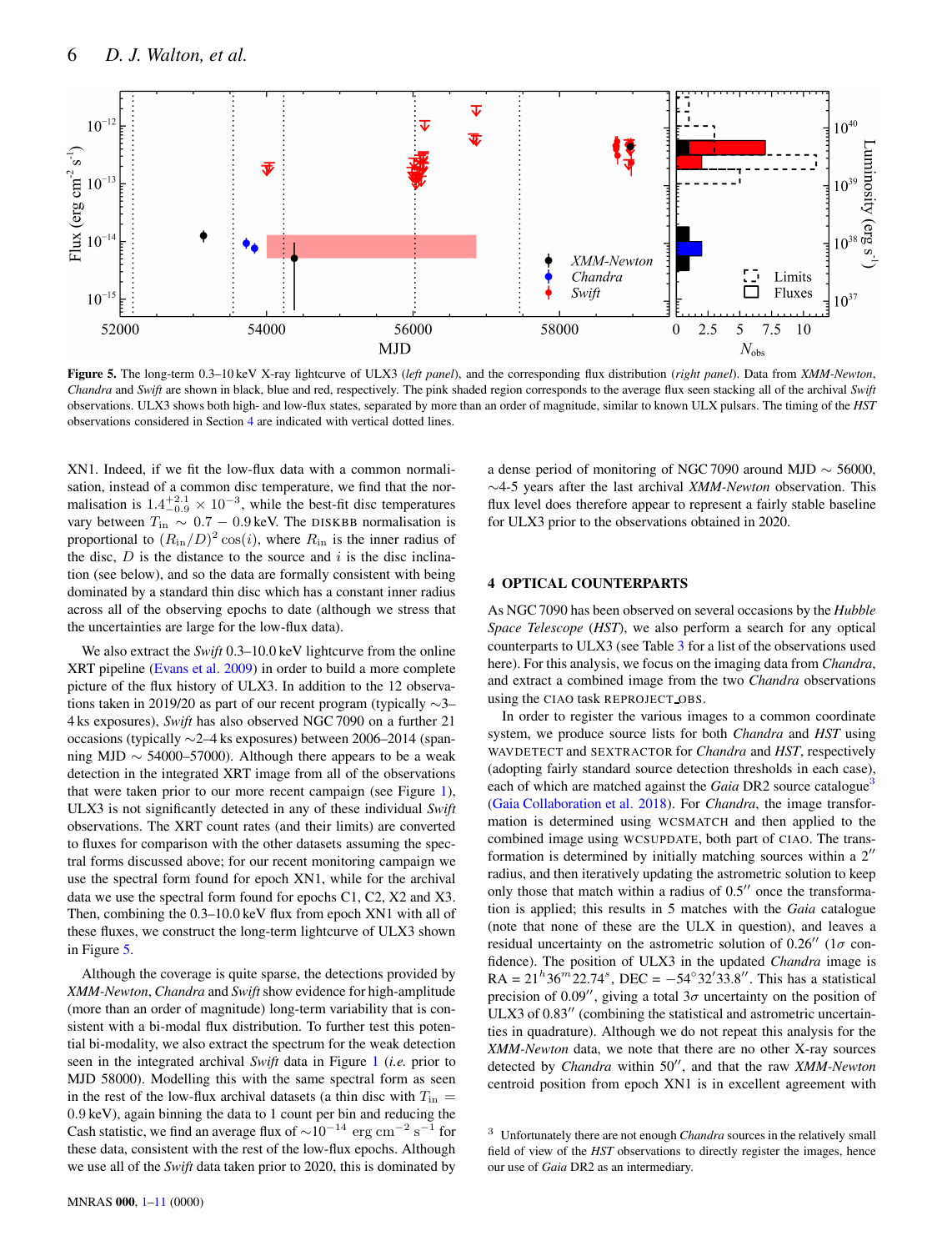<span id="page-6-0"></span>Table 3. Details of the *HST* observations covering the position of ULX3. Magnitudes of the candidate optical counterparts are apparent instrumental Vega magnitudes computed with DOLPHOT.

| Inst              | Prop ID | Obs date      | Filter | Exp time(s) | Src 1              | Src <sub>2</sub> |
|-------------------|---------|---------------|--------|-------------|--------------------|------------------|
| WFPC <sub>2</sub> | 09042   | 2001-09-24    | F450W  | 460         | $24.73 \pm 0.18$   | > 25.3           |
| WFPC <sub>2</sub> | 09042   | 2001-09-24    | F814W  | 460         | $22.60 \pm 0.06$   | > 24.6           |
| <b>ACS</b>        | 10416   | 2005-06-23    | F625W  | 2508        | $23.227 + 0.010$   | $26.8 + 0.1$     |
| <b>ACS</b>        | 10416   | 2005-06-23    | F658N  | 7496        | $22.94 + 0.03$     | $25.9 + 0.4$     |
| WFPC <sub>2</sub> | 10889   | 2007-05-14/17 | F814W  | 6000        | $22.528 + 0.012$   | $24.41 + 0.05$   |
| ACS.              | 12546   | 2012-04-09    | F606W  | 900         | $23.466 + 0.014$   | $27.6 + 0.4$     |
| <b>ACS</b>        | 12546   | 2012-04-09    | F814W  | 900         | $22.480 \pm 0.013$ | $24.97 \pm 0.08$ |
| WFC3              | 14095   | 2016-03-08    | F110W  | 298         | $21.833 + 0.018$   | $22.05 + 0.02$   |
| WFC3              | 14095   | 2016-03-08    | F128N  | 903         | $21.88 + 0.03$     | $22.11 \pm 0.03$ |

<span id="page-6-1"></span>

Figure 6. Drizzled *HST* images in the F814W and F110W filters. Each panel shows a  $10'' \times 10''$  region around the location of the ULX. North is up, East to the left. The yellow circles indicate the  $0.83''$  radius,  $3\sigma$  confidence localization of the ULX.

the *Chandra* position given above. For *HST*, we use the 'Match to star positions' tool in the STARLINK/GAIA software to update the astrometric solutions of the drizzled images retrieved from the *Hubble* Legacy Archive. We find 7-12 good matches in each image. The resulting astrometric uncertainties are smaller than  $0.05''$  (1 $\sigma$  confidence) for all images and thus provide a negligible contribution to the localization uncertainty of the ULX.

We detect two potential counterparts in the *HST* images. One is located on the edge of the error circle and clearly detected in all images. The second is located closer to the center of the error circle but only clearly visible in the most recent, WFC3 near-IR images. Both sources are indicated in the bottom-right panel in Fig. [6.](#page-6-1)

We obtain PSF photometry of the two candidate counterparts with DOLPHOT [\(Dolphin 2000\)](#page-9-66). Following the recommendations in the manual, we use the c0m and c1m (WFPC2) and flt (ACS, WFC3) images for the photometric analysis. We use the recommended parameter settings for each instrument, with fitsky  $= 2$ . The computed instrumental Vega magnitudes for the sources indicated in Fig. [6](#page-6-1) are listed in Table [3.](#page-6-0) Source 1 is clearly detected in all epochs and filters; source 2 is (sometimes marginally) detected in all but the first epochs. We determine the limiting magnitude for the 2001 WFPC2 observations using the *fakestars* routine in DOLPHOT, by simulating and retrieving 2000 stars with instrumental magnitudes in the range of 22-27 around the position of the ULX. We adopt the magnitude where 90% of simulated stars are still detected with S/N  $\geq 5$  as our limiting magnitude. Source 1 does not show variability in the F814W band, the only filter for which multiple epochs are available, while source 2 appears to be somewhat variable; unfortunately all F814W observations were obtained prior to the last *Swift* observation (in 2014) where the ULX was undetected, so we cannot investigate whether a change in the optical properties of the source accompanied the increase in the X-ray luminosity. We also subtract an appropriately scaled version of the ACS/F625W image from the ACS/F658N image to search for excess  $H\alpha$  emission associated with the ULX. However, we do not detect point-like excess  $H\alpha$  emission associated with either of the candidate counterparts in the continuum-subtracted image. The ULX does lie in a region with faint extended H $\alpha$  emission, but this appears to be part of a larger structure not necessarily associated with the ULX itself.

The Galactic foreground extinction in the direction of NGC 7090 is low ( $Av = 0.063$ , [Schlafly & Finkbeiner 2011](#page-9-67)), but given that it is an edge-on spiral galaxy and that the ULX appears to be located on one of the dust lanes, there must be local extinction as well. Assuming  $N_{\rm H} = 2.21 \times 10^{21} A_V \text{ cm}^{-2}$  (Güver & Özel [2009](#page-9-68)) and  $N_{\rm H} \approx 7.9 \times 10^{21}$  cm<sup>-2</sup>, we find  $A_V \approx 3.6$ . As part of this hydrogen column may be intrinsic to the X-ray source we consider this value as an upper limit to the extinction of the optical emission. With  $A_V$  in the range of 1–3.6 and  $m-M = 29.9$ , source 1 has absolute magnitudes and colors roughly consistent with a blue or yellow supergiant (potentially similar to NGC 7793 P13; [Motch et al. 2014](#page-9-27)). Similar to other ULXs with blue counterparts, the emission could also be dominated by an irradiated accretion disc (e.g., [Roberts et al.](#page-9-69) [2011](#page-9-69); [Tao et al. 2012](#page-10-28)), although we note again that all of the optical observations appear to have been taken while ULX3 was in its lower luminosity state ( $L_X \sim 10^{38}$  erg s<sup>-1</sup>, as far as it is possible to tell from the limited temporal coverage; see Figure [5\)](#page-5-1). Compared to the range of absolute magnitudes observed in Galactic low-mass X-ray binaries in outburst (which often reach comparable X-ray luminosities to NGC 7090 ULX3 in its low-luminosity state), this candidate optical counterpart is on the bright end of the distribution [\(van Paradijs & McClintock 1994](#page-10-29)), but again we cannot exclude the possibility that the donor is a lower mass star and the optical emission is dominated by an irradiated accretion disc.

Source 2 has absolute magnitudes and colors roughly consistent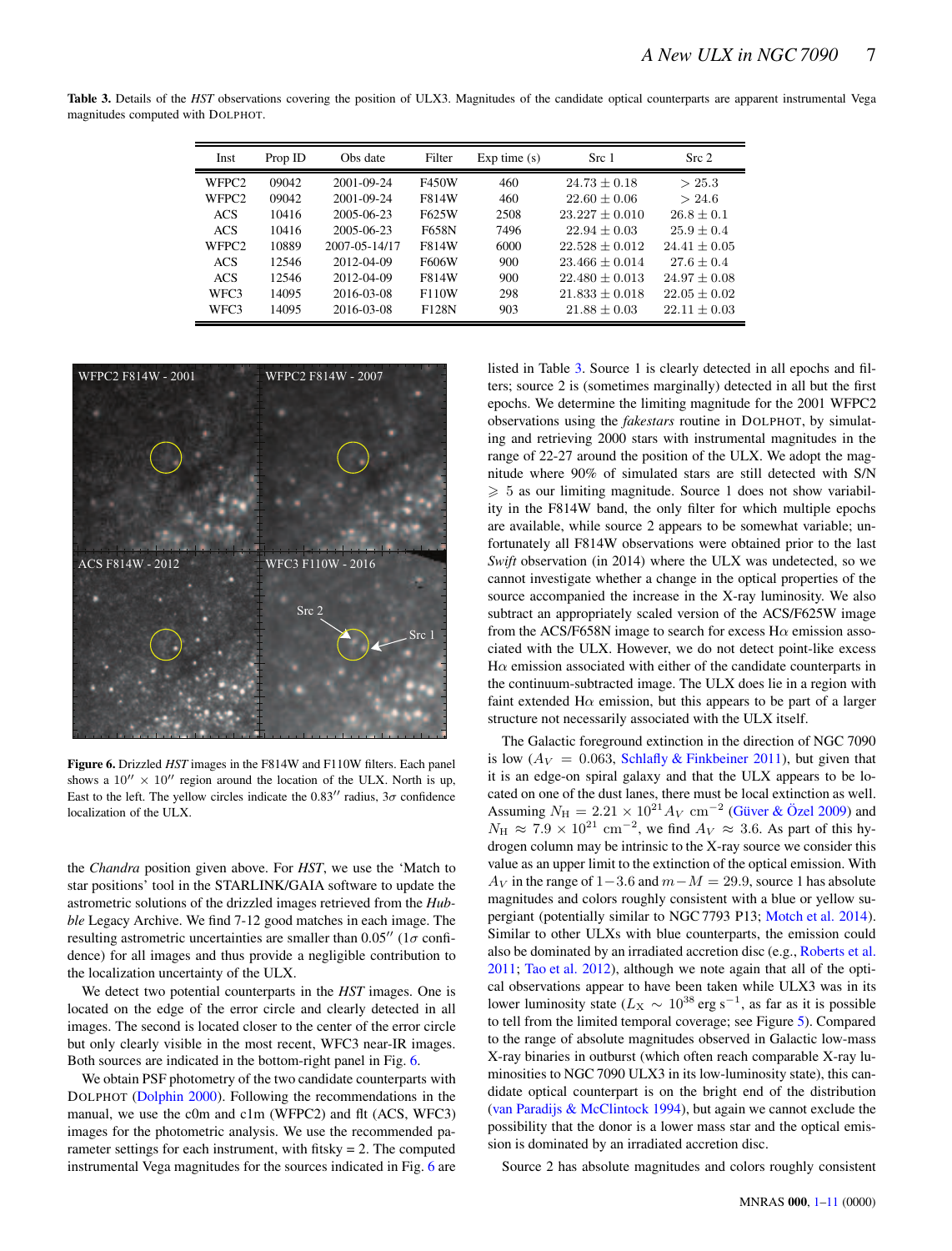with those of red supergiants (potentially similar to NGC 300 ULX1; [Heida et al. 2019](#page-9-30)). However, as this source displays variability in the F814W band, colors calculated from observations taken several years apart are obviously unreliable; multi-band photometry taken at a single epoch, as well as a better determination of the local reddening, is necessary to determine the nature of this candidate counterpart. Detailed optical spectroscopy of these counterparts is not currently plausible, but may be possible with the next generation of 30m-class telescopes.

#### 5 DISCUSSION & CONCLUSIONS

NGC 7090 ULX3 – aka 2CXO J213622.6−543234 and 4XMM J213622.4−543233 – is a newly discovered ULX in the galaxy NGC 7090, with a peak luminosity of  $L_{\text{X,peak}} \sim 6 \times$  $10^{39}$  erg s<sup>-1</sup>. This is the latest member of the growing population of transient ULXs (*e.g.* [Soria et al. 2012](#page-10-8); [Middleton et al.](#page-9-36) [2012](#page-9-36), [2013](#page-9-37); [Pintore et al. 2018](#page-9-38), [2020](#page-9-39); [Earnshaw et al. 2019a](#page-9-40), [2020](#page-9-41); [Brightman et al. 2020](#page-9-43)). Remarkably, ULX3 is the third such source in the galaxy NGC 7090 alone (*e.g.* [Liu et al. 2019](#page-9-22); [Song et al.](#page-10-5) [2020](#page-10-5)).

Although we refer to ULX3 as a transient ULX, as it has only recently been seen to exhibit luminosities at the ULX level, it is not necessarily an X-ray transient in the more traditional sense. Most X-ray binaries (XRBs) in our own Galaxy are transient LMXBs, which spend the majority of the time in quiescence ( $L_X \sim$ 10<sup>30</sup>−<sup>34</sup> erg s<sup>−</sup><sup>1</sup> ; *e.g.* [Homan et al. 2013](#page-9-70); [Reynolds et al. 2014](#page-9-71)), interspersed by transient outbursts of activity reaching much higher luminosities (which are widely expected to be related to the hydrogen ionisation instability; [Lasota 2001](#page-9-72)). Although a rare occurence, some of these sources can reach peak luminosities similar to ULX3 (*e.g.* [Middleton et al. 2012\)](#page-9-36). However, ULX3 appeared to have a relatively stable luminosity of  $\sim$ 10<sup>38</sup> erg s<sup>-1</sup> prior to its recent transition into the ULX regime. This potentially causes ULX3 to stand out from classic LMXBs, as such luminosities would very much be in the outburst regime for such sources. If either of the candidate optical counterparts seen in the *HST* observations are dominated by the donor star, ULX3 could be accreting from a supergiant companion. However, the large increase in luminosity seen recently means ULX3 also stands out from classic wind-fed HMXBs, which tend to be (relatively) persistent. Some kind of Be/XRB-like phenomenon might be possible; in addition to the regular outbursts that occur when the compact object passes through the decretion disc that surrounds its stellar companion, these sources occasionally exhibit rare 'type II' outbursts which can reach super-Eddington luminosities and appear to be unrelated to the orbital dynamics of the system (see [Reig 2011](#page-9-73) for a review on Be/XRB systems). However, here too the apparently stable luminosity seen from ULX3 would be abnormally high. Unfortunately, given the sparse coverage, we can only place very loose constraints on the timescale over which ULX3 evolved into the ULX regime; given that the source was not detected in any of the individual *Swift* observations prior to our recent observing campaign, this must have occurred sometime between July 2014 and October 2019, a window of ∼5 years. However, this period of activity seems to have lasted >7 months, as ULX3 has been almost persistently detected by *Swift* over our 2019–20 monitoring campaign; this would also be abnormally long for a type II outburst from a Be/XRB-like system.

The nature of the accretor in ULX3 is not clear from the current data. On the one hand, the spectral data are consistent with being dominated by emission from a standard thin disc with a constant inner radius for all observing epochs to date (implying in turn that the data are consistent with  $L \propto T_{\text{in}}^4$ , although we stress again that the uncertainties are large for the low-flux data). This may suggest the presence of a black hole accretor. Taking these results at face value, we estimate a minimum value for the inner radius from the normalisation of the DISKBB model for epoch  $XNI$ ,<sup>[4](#page-7-0)</sup> as this is given by  $[R_{\rm in}/(D\xi f_{\rm col}^2)]^2 \cos(i)$ . Here,  $R_{\rm in}$  and D are in units of km and 10 kpc, respectively, while  $f_{\text{col}}$  and  $\xi$  are corrections that account for the complex atmospheric physics in the disc and the fact that the peak temperature actually arises at a radius slightly larger than  $R_{\text{in}}$ , respectively. The product  $\xi f_{\rm col}^2$  is generally taken to be ~1.2 for a standard thin disc [\(Shimura & Takahara 1995;](#page-9-74) [Kubota et al. 1998](#page-9-75)). Taking  $cos(i) = 1$  as a limiting case, we find  $R_{in} \gtrsim 55$  km.

This is significantly larger than the standard neutron star radius ( $R_{\rm NS} \sim 13$  km; [Riley et al. 2019](#page-9-76); [Miller et al. 2019](#page-9-77)) and assuming the disc reaches the innermost stable circular orbit of the accretor, would imply the presence of a black hole with a minimum mass of  $M_{\rm BH} > 6 - 30 M_{\odot}$  (for spin parameters  $0 \le a^* \le 0.998$ , *i.e.*  $R_{\text{in}} = 1-6 R_{\text{G}}$ , where  $R_{\text{G}} = GM_{\text{BH}}/c^2$ . If we instead assume an intermediate inclination  $(\cos(i) = 0.5)$  and an intermediate spin (such that  $R_{\text{in}} = 3 R_{\text{G}}$ ), then this would imply  $R_{\text{in}} \sim$ 75 km and in turn  $M_{\rm BH} \sim 20 M_{\odot}$ . In addition, the thin nature of the best-fit accretion disc model would imply that the luminosity never exceeds the source's Eddington limit, if also taken at face value. Although we have previously assumed isotropic emission, if the emission is truly dominated by a thin accretion disc then the inclination of the disc has to be accounted for when estimating the peak luminosity, and we find  $L_{\rm X,peak} \sim 3 \times 10^{39} / \cos(i)$  erg s<sup>-1</sup>. For the average inclination expected for a randomly orientated disc, *i.e.* cos(*i*) = 0.5, we return to  $L_{\text{X,peak}} \sim 6 \times 10^{39} \text{ erg s}^{-1}$ , which would in turn imply a lower limit to the BH mass of  $M_{\rm BH} \gtrsim 40 M_{\odot}$ . This mass would be consistent with the DISKBB normalisation for  $a^* = 0.998$ . Interestingly, the disc temperature expected for a rapidly rotating 40  $M_{\odot}$  black hole accreting at close to its Eddington limit is ∼2 keV (*e.g.* [Makishima et al. 2000\)](#page-9-78), similar to that observed from epoch XN1. Indeed, if we fit epoch XN1 with KER- $RBB<sup>5</sup>$  $RBB<sup>5</sup>$  $RBB<sup>5</sup>$ , a fully relativistic thin disc model [\(Li et al. 2005](#page-9-79)), instead of the simpler DISKBB model, fixing the spin to the maximal value, the inclination to 60◦ and assuming a standard colour correction factor of  $f_{\text{col}} = 1.7$  [\(Shimura & Takahara 1995;](#page-9-74) [Davis & El-Abd 2019](#page-9-80)), the best-fit black hole mass is  $\sim$ 37  $M_{\odot}$ .

Although such a black hole would be larger than any seen in an X-ray binary in our own galaxy (*e.g.* [Orosz 2003](#page-9-81)), similar mass BHs are known to exist as they are now fairly regularly being seen in BH–BH mergers by LIGO [\(Abbott et al. 2019](#page-9-82)). The formation of such a black hole via standard stellar evolution may require a low metallicity (*e.g.* [Zampieri & Roberts 2009](#page-10-30); [Belczynski et al. 2010](#page-9-83)). Although there is not much information regarding the metallicity of NGC 7090 available in the literature, we note that the majority of oxygen abundance estimates compiled by [De Vis et al.](#page-9-84) [\(2019](#page-9-84)) would imply an abundance of  $A_{\rm O}/\text{solar} \sim 0.5$  (or alternatively  $12 + \log[O/H] \sim 8.4$ ). Smaller masses could still formally be permitted for other combinations of spin and inclination; we show the dependence of the best-fit mass on the disc inclination for three spin parameters (non-rotating, moderately rotating and maximally

<span id="page-7-1"></span> $5$  Note that we use the updated version described in [Parker et al.](#page-9-85) [\(2019](#page-9-85)).

<span id="page-7-0"></span><sup>4</sup> We also investigated a joint fit to all of the *XMM-Newton*, *NuSTAR* and *Chandra* data (new and archival) with the DISKBB normalisation linked across all epochs, but found that the results were no different to fitting epoch XN1 alone, as this dominates the total S/N.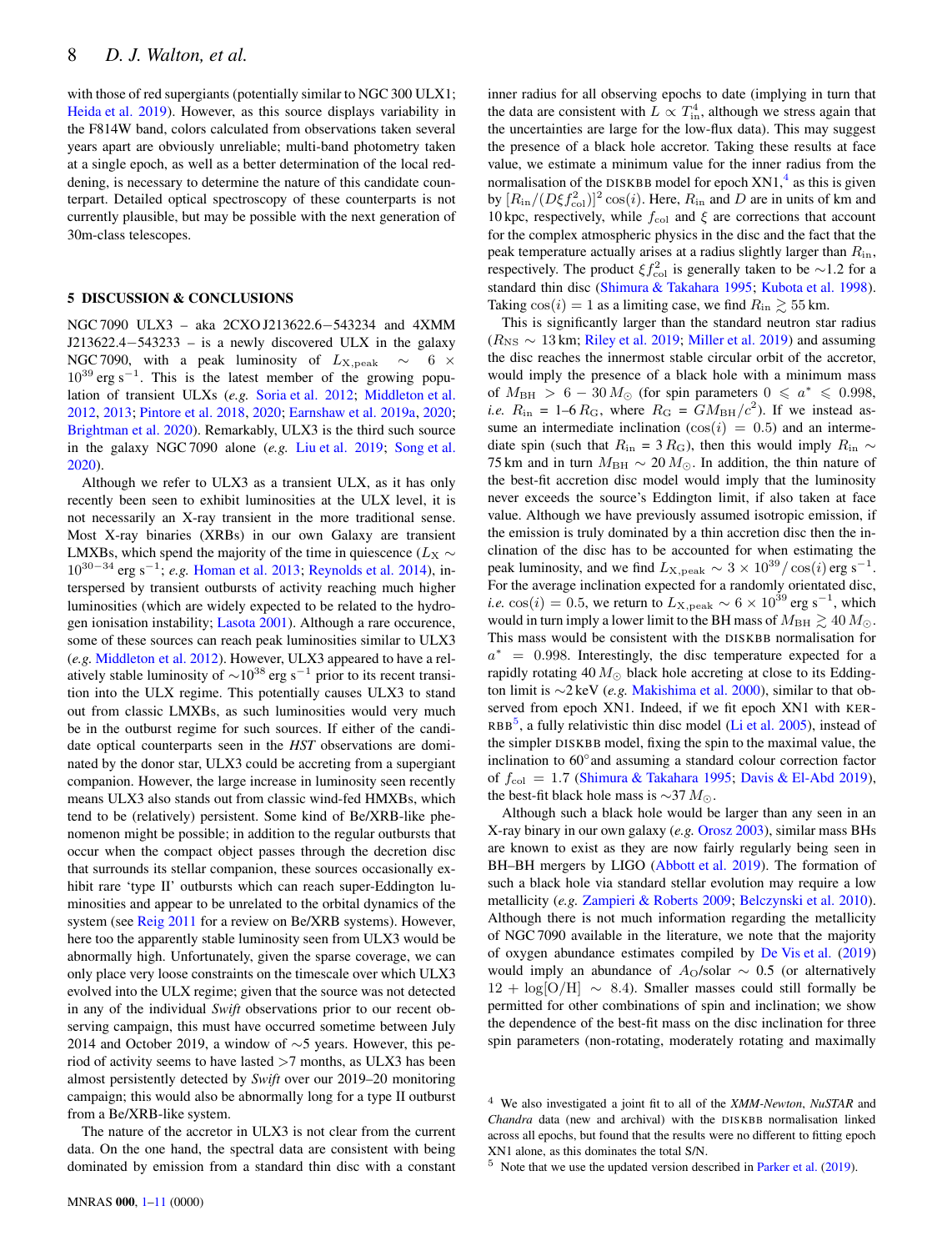<span id="page-8-0"></span>

Figure 7. The dependence of the best-fit mass from the KERRBB model [\(Li et al. 2005](#page-9-79)) on the inclination of the disc, assuming  $f_{\text{col}} = 1.7$ , for three different spin parameters: non-rotating  $(a^* = 0)$ , moderately rotating  $(a^* = 0.5)$  and maximally rotating  $(a^* = 0.998)$ .

rotating) based on the KERRBB model in Figure [7.](#page-8-0) However, this would push the peak luminosity into the super-Eddington regime, for which the KERRBB model is not formally valid. Furthermore, the colour correction factor used here may not be valid for accretion ∼at/above the Eddington limit; higher values may be expected instead (*e.g.* [Watarai & Mineshige 2003](#page-10-31); [Kawaguchi 2003\)](#page-9-86), in which case the mass estimates assuming  $f_{\text{col}} = 1.7$  would be underestimated by a factor of  $(f_{\text{col}}/1.7)^2$ . [Watarai & Mineshige](#page-10-31) [\(2003](#page-10-31)) suggest that  $f_{\text{col}} \sim 3$ , in which case the best-fit mass curves shown in Figure [7](#page-8-0) would systematically shift upwards by a factor of ∼3.

On the other hand, the long-term flux distribution (although still fairly sparsely sampled in terms of sensitive observations) is consistent with ULX3 having a bi-modal flux distribution. This sort of distribution is broadly expected for neutron stars undergoing transitions to/from the propeller regime [\(Tsygankov et al. 2016](#page-10-13)), as the infalling material cannot pass through the magnetosphere  $(R_M)$  of the neutron star in the propeller regime, and so at some transition point the accretion rate (and thus the observed luminosity) drops precipitously. It may well be that flux distributions similar to that seen here are tentative evidence for a magnetic neutron star accretor. Many of the known ULX pulsars exhibit low-flux states (*e.g.* [Motch et al. 2014](#page-9-27); [Walton et al. 2015a\)](#page-10-32), and evidence for similar behaviour is now being seen in a growing number of sources among the broader ULX population [\(Earnshaw et al. 2018](#page-9-44); [Song et al. 2020\)](#page-10-5). These events are potentially related to the propeller regime, requiring a magnetized neutron star accretor, although other possibilities certainly remain possible. Most notably, obscuration of the inner accretion flow by its outer regions/winds has also been invoked to explain high-amplitude variability events in some cases (*e.g.* [Vasilopoulos et al. 2019](#page-10-33)), particularly where long-timescale  $\approx 10$ s of days) super-orbital X-ray periods with large variability amplitudes are present [\(Brightman et al. 2019,](#page-9-87) [2020](#page-9-43); [Vasilopoulos et al.](#page-10-34) [2020a](#page-10-34); see also [Middleton et al. 2015](#page-9-88), [2018](#page-9-89)). While such an explanation would potentially need ULX3 to have an *extremely* long X-ray period, given the apparent stability of the low-flux state across many years prior to our recent observations, it is also interesting to note that the long-timescale X-ray periods in ULXs are themselves most robustly seen in the known ULX pulsar systems (*e.g.* [Walton et al. 2016a](#page-10-35); [Hu et al. 2017](#page-9-90); Fürst et al. 2018; [Brightman et al. 2019](#page-9-87), [2020](#page-9-43); [Vasilopoulos et al. 2020a](#page-10-34)). Although we do not have any significant detection of X-ray pulsations from ULX3, the current limits are only mildly constraining, and the pulsations are seen to be transient in a number of the known ULX pulsars (*e.g.* [Israel et al. 2017a;](#page-9-14) [Sathyaprakash et al. 2019;](#page-9-17) [Bachetti et al.](#page-9-91) [2020](#page-9-91)). Furthermore, as discussed earlier, the lack of spectral complexity similar to that seen in other known ULX pulsars could easily be purely due to a combination of relatively high absorption and low S/N at high energies. The latter in particular could easily prevent us from significantly detecting the emission from any central accretion columns.

In the magnetized neutron star scenario, the inner radius of the disc is set by the magnetospheric radius, rather than the radius of the neutron star itself. Standard accretion theory for magnetic neutron stars (*i.e.* assuming a dipolar field geometry and a thin accretion disc, the latter of which may not be formally appropriate here) implies that the magnetospheric radius is given by  $R_M$  =  $(3.9 \times 10^8) L_{37}^{-2/7} B_{12}^{4/7}$  for a 1.4  $M_{\odot}$  neutron star with a radius of 13 km, where  $L_{37}$  is the X-ray luminosity in units of  $10^{37}$  erg s<sup>-1</sup> and  $B_{12}$  is the magnetic field strength in units of  $10^{12}$  G [\(Lamb et al.](#page-9-92) [1973](#page-9-92); [Cui 1997](#page-9-93)). The inner radius of 76 km estimated previously would therefore imply a rather weak field of  $\sim$ 2 × 10<sup>10</sup> G. Typical field strengths for X-ray pulsars in our own Galaxy are  $\sim 10^{12}$  G [\(Caballero & Wilms 2012](#page-9-94)), although it has previously been suggested that ULX pulsars specifically may have weak fields (*e.g.* Kluźniak & Lasota 2015; [King & Lasota 2016](#page-9-96)). It is also worth noting, however, that stronger fields could still be accommodated for an equivalent  $R_M$  if the field geometry is higher order than the standard dipole assumed above, which is a possibility that has also been suggested for ULX pulsars (*e.g.* [Israel et al. 2017a](#page-9-14)).

Ultimately, however, further observations that can provide improved constraints on the timing properties and/or the evolution of the accretion flow will be required to reveal the nature of ULX3.

## ACKNOWLEDGEMENTS

The authors would like to thank the reviewer for their positive feedback, which helped to improve the final version of the manuscript. DJW and MJM acknowledge support from the Science and Technology Facilities Council (STFC) in the form of Ernest Rutherford Fellowships. PAE acknowledges UK Space Agency (UKSA) support. This research has made use of data obtained with *NuSTAR*, a project led by Caltech, funded by NASA and managed by the NASA Jet Propulsion Laboratory (JPL), and has utilized the NUSTARDAS software package, jointly developed by the Space Science Data Centre (SSDC; Italy) and Caltech (USA). This research has also made use of data obtained with *XMM-Newton*, an ESA science mission with instruments and contributions directly funded by ESA Member States, as well as public data from the *Swift* data archive. Finally, this work has also made use of data obtained from the *Chandra* Source Catalog, provided by the *Chandra* X-ray Center (CXC) as part of the *Chandra* Data Archive.

# DATA AVAILABILITY

All of the data underlying this article are either already publicly available from ESA's *XMM-Newton* Science Archive (https://www.cosmos.esa.int/web/xmm-newton/xsa), NASA's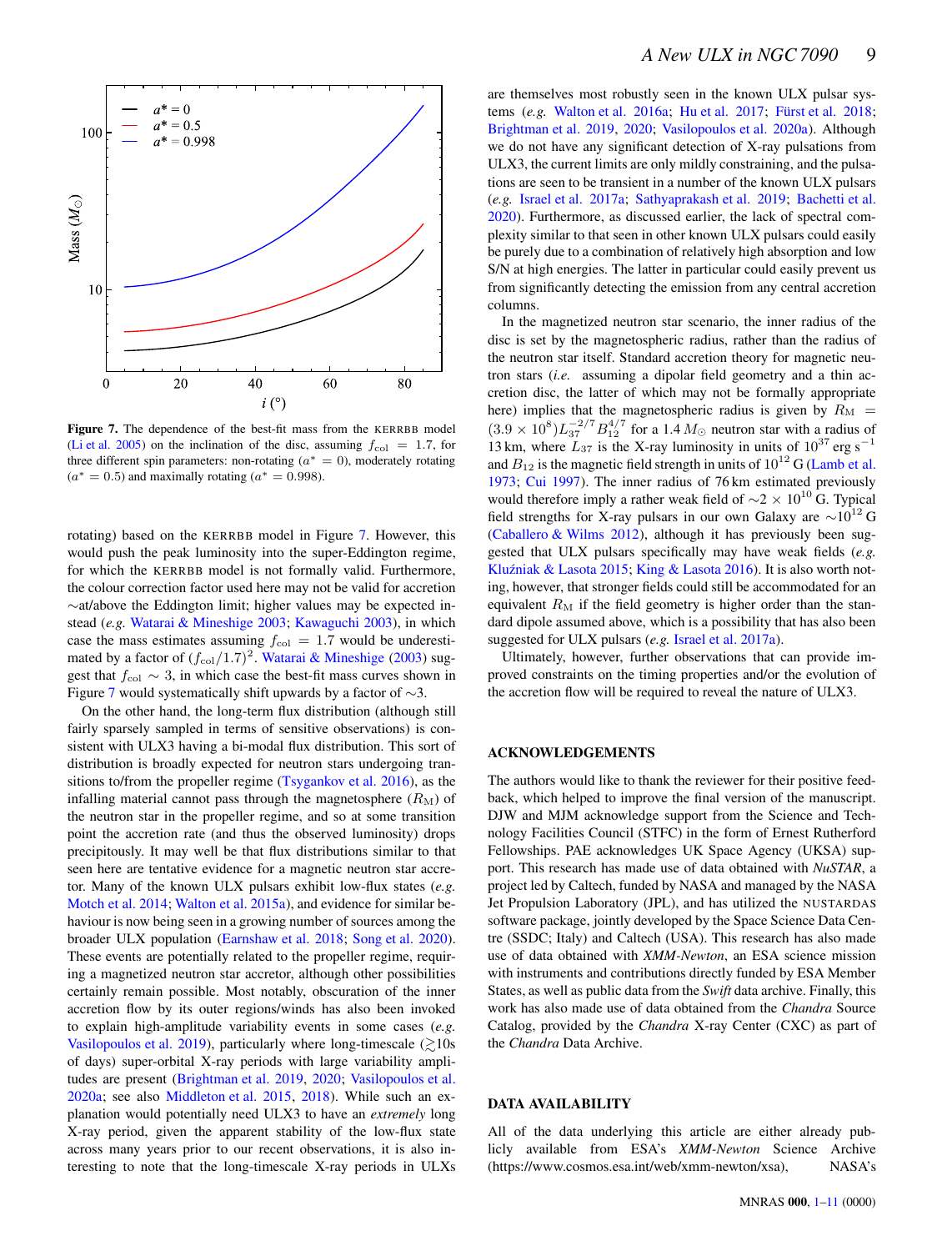HEASARC archive (https://heasarc.gsfc.nasa.gov/) and NASA's *Chandra* Data Archive (https://cxc.harvard.edu/cda/), or will be from May 2021.

## **REFERENCES**

- <span id="page-9-82"></span>Abbott B., Abbott R., Abbott T., et al., 2019, Phys.Rev.X, 9, 3, 031040
- <span id="page-9-7"></span>Abramowicz M. A., Czerny B., Lasota J. P., Szuszkiewicz E., 1988, ApJ, 332, 646
- <span id="page-9-50"></span>Arnaud K. A., 1996, in Astronomical Data Analysis Software and Systems V, edited by G. H. Jacoby & J. Barnes, vol. 101 of Astron. Soc. Pac. Conference Series, Astron. Soc. Pac., San Francisco, 17
- <span id="page-9-24"></span>Ba˜nados E., Venemans B. P., Mazzucchelli C., et al., 2018, Nat, 553, 473
- <span id="page-9-58"></span>Bachetti M., 2018, Astrophysics Source Code Library, ascl:1805.019
- <span id="page-9-12"></span>Bachetti M., Harrison F. A., Walton D. J., et al., 2014, Nat, 514, 202
- <span id="page-9-91"></span>Bachetti M., Maccarone T. J., Brightman M., et al., 2020, ApJ, 891, 1, 44
- <span id="page-9-2"></span>Bachetti M., Rana V., Walton D. J., et al., 2013, ApJ, 778, 163
- <span id="page-9-83"></span>Belczynski K., Bulik T., Fryer C. L., et al., 2010, ApJ, 714, 1217
- <span id="page-9-43"></span>Brightman M., Earnshaw H., Fürst F., et al., 2020, ApJ, 895, 2, 127
- <span id="page-9-57"></span>Brightman M., Harrison F., Walton D. J., et al., 2016, ApJ, 816, 60
- <span id="page-9-87"></span>Brightman M., Harrison F. A., Bachetti M., et al., 2019, ApJ, 873, 2, 115
- <span id="page-9-19"></span>Brightman M., Harrison F. A., Fürst F., et al., 2018, Nature Astronomy, 2, 312
- <span id="page-9-61"></span>Buccheri R., Bennett K., Bignami G. F., et al., 1983, A&A, 128, 245
- <span id="page-9-94"></span>Caballero I., Wilms J., 2012, Mem. Soc. Astron. Italiana, 83, 230
- <span id="page-9-63"></span><span id="page-9-16"></span>Carpano S., Haberl F., Maitra C., Vasilopoulos G., 2018, MNRAS, 476, L45 Cash W., 1979, ApJ, 228, 939
- <span id="page-9-42"></span>Chandra A. D., Roy J., Agrawal P. C., Choudhury M., 2020, MNRAS, 495, 3, 2664
- <span id="page-9-93"></span>Cui W., 1997, ApJ, 482, L163
- <span id="page-9-80"></span>Davis S. W., El-Abd S., 2019, ApJ, 874, 23
- <span id="page-9-84"></span>De Vis P., Jones A., Viaene S., et al., 2019, A&A, 623, A5
- <span id="page-9-66"></span>Dolphin A. E., 2000, PASP, 112, 1383
- <span id="page-9-40"></span>Earnshaw H. P., Grefenstette B. W., Brightman M., et al., 2019a, ApJ, 881, 1, 38
- <span id="page-9-41"></span>Earnshaw H. P., Heida M., Brightman M., et al., 2020, ApJ, 891, 2, 153
- <span id="page-9-48"></span>Earnshaw H. P., Roberts T. P., Middleton M. J., Walton D. J., Mateos S., 2019b, MNRAS, 483, 4, 5554
- <span id="page-9-44"></span>Earnshaw H. P., Roberts T. P., Sathyaprakash R., 2018, MNRAS, 476, 4272
- <span id="page-9-33"></span>El Mellah I., Sundqvist J. O., Keppens R., 2019, A&A, 622, L3
- <span id="page-9-64"></span>Evans I. N., Primini F. A., Miller J. B., et al., 2020, in American Astronomical Society Meeting Abstracts, American Astronomical Society Meeting Abstracts, 154.05
- <span id="page-9-21"></span>Evans P. A., Beardmore A. P., Page K. L., et al., 2009, MNRAS, 397, 1177
- <span id="page-9-13"></span>Fürst F., Walton D. J., Harrison F. A., et al., 2016, ApJ, 831, L14
- <span id="page-9-32"></span>Fürst F., Walton D. J., Heida M., et al., 2018, A&A, 616, A186
- <span id="page-9-56"></span>Fürst F., Walton D. J., Stern D., et al., 2017, ApJ, 834, 77
- <span id="page-9-65"></span>Gaia Collaboration, Brown A. G. A., Vallenari A., et al., 2018, A&A, 616, A1
- <span id="page-9-62"></span>Garmire G. P., Bautz M. W., Ford P. G., Nousek J. A., Ricker Jr. G. R., 2003, in SPIE Conference Series, edited by J. E. Truemper, H. D. Tananbaum, vol. 4851 of SPIE Conference Series, 28–44
- <span id="page-9-45"></span>Gehrels N., Chincarini G., Giommi P., et al., 2004, ApJ, 611, 1005
- <span id="page-9-5"></span>Gladstone J. C., Roberts T. P., Done C., 2009, MNRAS, 397, 1836
- <span id="page-9-68"></span>Güver T., Özel F., 2009, MNRAS, 400, 4, 2050
- <span id="page-9-1"></span>Harrison F. A., Craig W. W., Christensen F. E., et al., 2013, ApJ, 770, 103
- <span id="page-9-29"></span>Heida M., Jonker P. G., Torres M. A. P., et al., 2016, MNRAS, 459, 771
- <span id="page-9-30"></span>Heida M., Lau R. M., Davies B., et al., 2019, ApJ, 883, 2, L34
- <span id="page-9-28"></span>Heida M., Torres M. A. P., Jonker P. G., et al., 2015, MNRAS, 453, 3511
- <span id="page-9-52"></span>HI4PI Collaboration, Ben Bekhti N., Flöer L., et al., 2016, A&A, 594, A116
- <span id="page-9-70"></span>Homan J., Fridriksson J. K., Jonker P. G., et al., 2013, ApJ, 775, 1, 9 Hu C.-P., Li K. L., Kong A. K. H., Ng C.-Y., Chun-Che Lin L., 2017, ApJ,
- <span id="page-9-90"></span>835, L9
- <span id="page-9-14"></span>Israel G. L., Belfiore A., Stella L., et al., 2017a, Science, 355, 817
- <span id="page-9-15"></span>Israel G. L., Papitto A., Esposito P., et al., 2017b, MNRAS, 466, L48
- <span id="page-9-46"></span>Jansen F., Lumb D., Altieri B., et al., 2001, A&A, 365, L1
- <span id="page-9-0"></span>Kaaret P., Feng H., Roberts T. P., 2017, ARA&A, 55, 303
- <span id="page-9-47"></span>Karachentsev I. D., Kaisina E. I., Makarov D. I., 2018, MNRAS, 479, 3, 4136
- <span id="page-9-86"></span>Kawaguchi T., 2003, ApJ, 593, 1, 69
- <span id="page-9-96"></span>King A., Lasota J.-P., 2016, MNRAS, 458, L10
- <span id="page-9-34"></span>King A. R., Davies M. B., Ward M. J., Fabbiano G., Elvis M., 2001, ApJ, 552, L109
- <span id="page-9-55"></span>King A. R., Pounds K. A., 2003, MNRAS, 345, 657
- <span id="page-9-95"></span>Kluźniak W., Lasota J.-P., 2015, MNRAS, 448, L43
- <span id="page-9-11"></span>Kosec P., Pinto C., Walton D. J., et al., 2018, MNRAS, 479, 3978
- <span id="page-9-75"></span>Kubota A., Tanaka Y., Makishima K., et al., 1998, PASJ, 50, 667
- <span id="page-9-92"></span>Lamb F. K., Pethick C. J., Pines D., 1973, ApJ, 184, 271
- <span id="page-9-72"></span>Lasota J.-P., 2001, NewAR, 45, 449
- <span id="page-9-60"></span>Leahy D. A., Darbro W., Elsner R. F., et al., 1983, ApJ, 266, 160
- <span id="page-9-26"></span>Lehmer B. D., Eufrasio R. T., Tzanavaris P., et al., 2019, ApJS, 243, 1, 3
- <span id="page-9-79"></span>Li L.-X., Zimmerman E. R., Narayan R., McClintock J. E., 2005, ApJS, 157, 335
- <span id="page-9-22"></span>Liu Z., O'Brien P. T., Osborne J. P., Evans P. A., Page K. L., 2019, MNRAS, 486, 4, 5709
- <span id="page-9-49"></span>Madsen K. K., Grefenstette B. W., Pike S., et al., 2020, arXiv e-prints, arXiv:2005.00569
- <span id="page-9-51"></span>Madsen K. K., Harrison F. A., Markwardt C. B., et al., 2015, ApJS, 220, 8
- <span id="page-9-78"></span>Makishima K., Kubota A., Mizuno T., et al., 2000, ApJ, 535, 632
- <span id="page-9-31"></span>Martínez-Núñez S., Kretschmar P., Bozzo E., et al., 2017, Space Sci. Rev., 212, 1-2, 59
- <span id="page-9-89"></span>Middleton M. J., Fragile P. C., Bachetti M., et al., 2018, MNRAS, 475, 1, 154
- <span id="page-9-88"></span>Middleton M. J., Heil L., Pintore F., Walton D. J., Roberts T. P., 2015, MN-RAS, 447, 3243
- <span id="page-9-37"></span>Middleton M. J., Miller-Jones J. C. A., Markoff S., et al., 2013, Nat, 493, 187
- <span id="page-9-36"></span>Middleton M. J., Sutton A. D., Roberts T. P., Jackson F. E., Done C., 2012, MNRAS, 420, 2969
- <span id="page-9-77"></span>Miller M. C., Lamb F. K., Dittmann A. J., et al., 2019, ApJ, 887, 1, L24
- <span id="page-9-25"></span>Mineo S., Gilfanov M., Sunyaev R., 2012, MNRAS, 419, 3, 2095
- <span id="page-9-54"></span>Mineshige S., Hirano A., Kitamoto S., Yamada T. T., Fukue J., 1994, ApJ, 426, 308
- <span id="page-9-35"></span>Misra D., Fragos T., Tauris T., Zapartas E., Aguilera-Dena D. R., 2020, arXiv e-prints, arXiv:2004.01205
- <span id="page-9-53"></span>Mitsuda K., Inoue H., Koyama K., et al., 1984, PASJ, 36, 741
- <span id="page-9-23"></span>Mortlock D. J., Warren S. J., Venemans B. P., et al., 2011, Nat, 474, 616
- <span id="page-9-27"></span>Motch C., Pakull M. W., Soria R., Grisé F., Pietrzyński G., 2014, Nat, 514, 198
- <span id="page-9-4"></span>Mukherjee E. S., Walton D. J., Bachetti M., et al., 2015, ApJ, 808, 64
- <span id="page-9-81"></span>Orosz J. A., 2003, in A Massive Star Odyssey: From Main Sequence to Supernova, edited by K. van der Hucht, A. Herrero, & C. Esteban, vol. 212 of IAU Symposium, Astron. Soc. Pac., San Francisco, 365
- <span id="page-9-85"></span>Parker M. L., Buisson D. J. K., Tomsick J. A., et al., 2019, MNRAS, 484, 1, 1202
- <span id="page-9-9"></span>Pinto C., Alston W., Soria R., et al., 2017, MNRAS, 468, 2865
- <span id="page-9-8"></span>Pinto C., Middleton M. J., Fabian A. C., 2016, Nat, 533, 64
- <span id="page-9-10"></span>Pinto C., Walton D. J., Kara E., et al., 2020, MNRAS, 492, 4, 4646
- <span id="page-9-38"></span>Pintore F., Belfiore A., Novara G., et al., 2018, MNRAS, 477, 1, L90
- <span id="page-9-39"></span>Pintore F., Marelli M., Salvaterra R., et al., 2020, ApJ, 890, 2, 166
- <span id="page-9-3"></span>Rana V., Harrison F. A., Bachetti M., et al., 2015, ApJ, 799, 121
- <span id="page-9-59"></span>Ransom S. M., Eikenberry S. S., Middleditch J., 2002, AJ, 124, 1788
- <span id="page-9-73"></span>Reig P., 2011, Ap&SS, 332, 1
- <span id="page-9-71"></span>Reynolds M. T., Reis R. C., Miller J. M., Cackett E. M., Degenaar N., 2014, MNRAS, 441, 4, 3656
- <span id="page-9-76"></span>Riley T. E., Watts A. L., Bogdanov S., et al., 2019, ApJ, 887, 1, L21
- <span id="page-9-69"></span>Roberts T. P., Gladstone J. C., Goulding A. D., et al., 2011, Astronomische Nachrichten, 332, 398
- <span id="page-9-18"></span>Rodríguez Castillo G. A., Israel G. L., Belfiore A., et al., 2020, ApJ, 895, 1, 60
- <span id="page-9-17"></span>Sathyaprakash R., Roberts T. P., Walton D. J., et al., 2019, MNRAS, 488, 1, L35
- <span id="page-9-67"></span>Schlafly E. F., Finkbeiner D. P., 2011, ApJ, 737, 2, 103
- <span id="page-9-6"></span>Shakura N. I., Sunyaev R. A., 1973, A&A, 24, 337
- <span id="page-9-74"></span>Shimura T., Takahara F., 1995, ApJ, 445, 780
- <span id="page-9-20"></span>Skinner G. K., Bedford D. K., Elsner R. F., Leahy D., Weisskopf M. C., Grindlay J., 1982, Nat, 297, 5867, 568